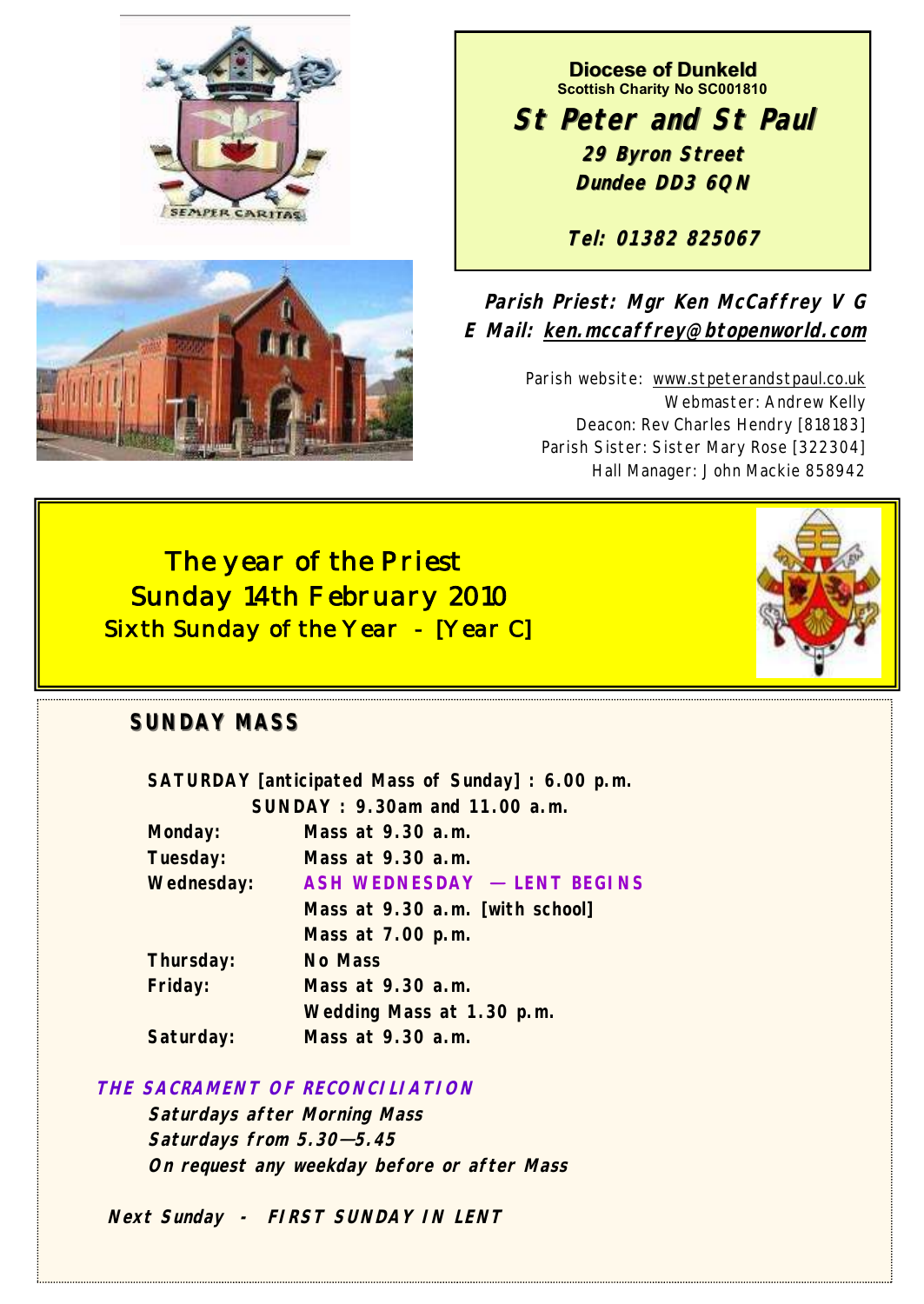### *COLLECTIONS*

31/01/10 £882.64 Last Sunday £1348.62 Catholic Education Collection £317.28

**Second Collection Next Sunday for SICK & RETIRED PRIESTS**

EUCHARISTIC ADORATION Eucharistic Adoration will CONTINUE on Wednesday of this week..

From after Mass until 4.30 p.m. Please try and pay a visit to the Blessed Sacrament

*CHILDREN'S LITURGY OF THE WORD* The Children's Liturgy of the Word takes place at the 11 o'clock Mass

PLEASE PRAY FOR: **Nicholas Bannon, Vikki Walker, Alex Small & Caroline Rice,** recently deceased; and for **Ronald Mackie, William Taylor, Frank Mackie, Charles Cabrelli, Charlie Kelly, Pamela Robertson, Evelyn Devlin, Annie Carroll, Bernadette Chapman & Mary McInally w**hose anniversaries occur at this time.

Pray also for: **Jeff Gilmartin & Nan Grant** who are in hospital.

And all our sick and housebound: Sheila Noble, David Donnett, Jenny & John Davidson, Jenny Robertson, Thea Atkinson, Joyce Johnstone & Alanna Birse

### **DUNKELD CATHOLIC DIRECTORY**

The Annual Directory for the Diocese is on sale at the back of the Church, price £2.50

### RITE OF ENROLMENT

The Rite of Enrolment for children preparing for the Sacraments will take place next Sunday, the First Sunday of Lent, at 11 o'clock Mass.

Attendance at this Mass is required for all children who are preparing for First Confession, Confirmation and First Communion.

# RITE OF ELECTION

Those who are to be received into the Church in their parishes at Easter will gather in St Andrew's

Cathedral got the Rite of Election on Sunday 21st February [First Sunday in Lent] at 3.00 p.m. In this Liturgy of the Word [not Mass] they will be received by the Vicar General, have their names enrolled and pointed towards the final stages of preparation for being baptised or received into the Church at Easter.

## This in an important event in the Church's Calendar. All are invited.

Catholic Papers are on sale at the back of the Church. Catholic Times is now £1.20

In this week's Scottish Catholic Observer: Pope Benedict XVI to begin Papal visit in Scotland Pope's ad limina message to Scottish Bishops Catholic teacher training under pressure over funding cuts Equality Bill will not discriminate against Churches OPEN HOUSE ALSO AVAILABLE

#### **SILVER JUBILEE OF FR IAN WILSON**

**Fr Ian will celebrate Mass to mark the Silver Jubilee of his ordination to the priesthood [He was ordained here in this parish] on Saturday 10th April at 6.00 p.m. This will be followed by a Reception in the Hall. If you would like to help plan this event, please speak to Deacon Charles or Mary Margaret Wilson**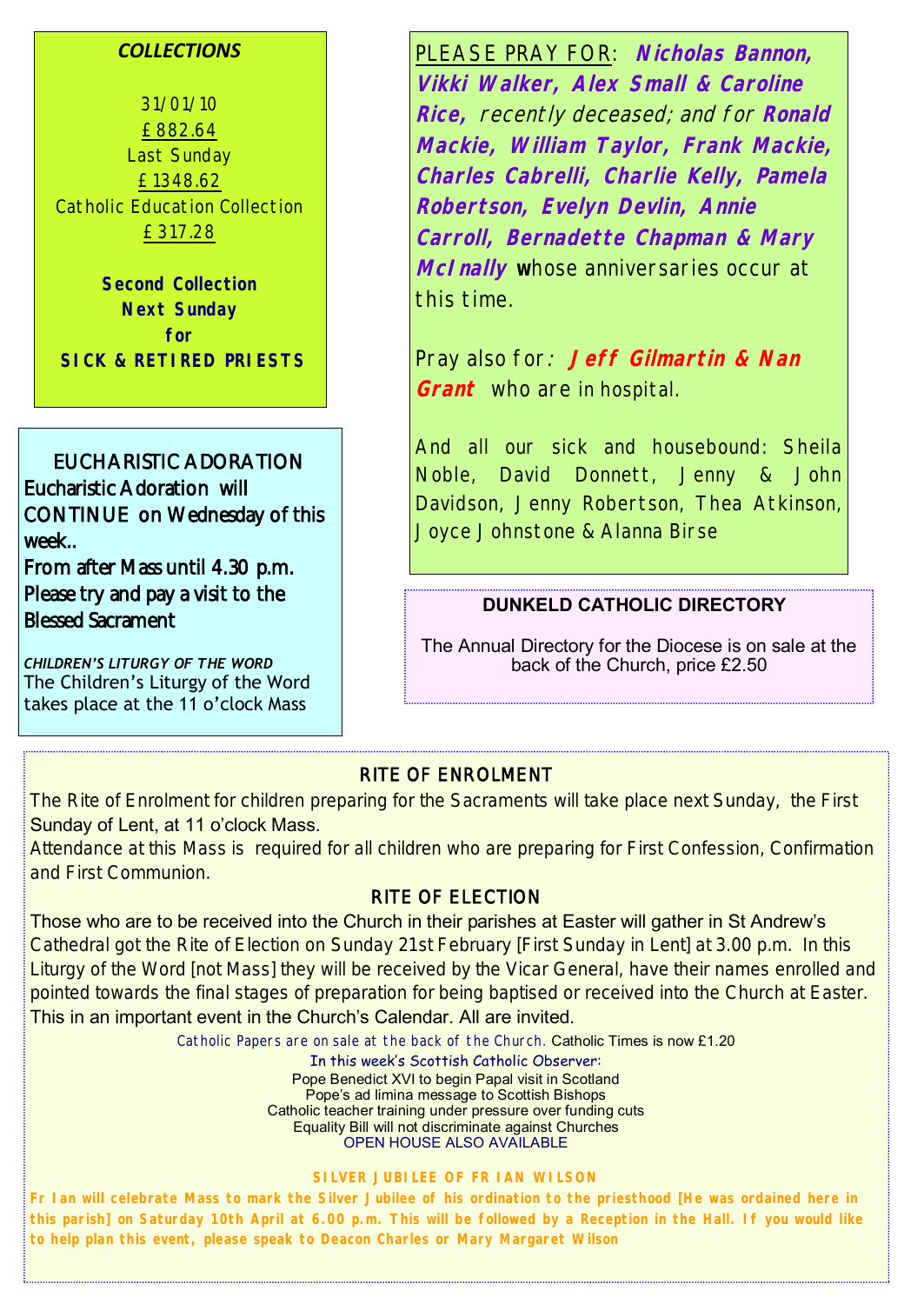#### **LOURDES DINNER & DANCE**

A Lourdes dinner and dance/reunion night has been planned for Saturday April 17th in Ss. Peter & Paul Parish Centre, Milton Street Dundee. If you have been to Lourdes before or are going this year or have had any part to play in this year's fundraising activities, you are invited to attend this multi-Parish gathering. The evening starts at 7pm and dinner will be served at 8pm. Afterwards there will be a mixed variety of music from Scottish music, to line dance and waltzes etc Tickets cost £10 per person. All enquiries to John Mackie 01382 858942. All money raised will go to the final phase of fundraising for this years Lourdes Pilgrimage.

> **DIARY DATES FOR 2010 Wednesday 17th February - ASH WEDNESDAY Sunday 28th March - PALM SUNDAY HOLY WEEK BEGINS Wednesday 31st March - First Confessions at 2.00 p.m. Wednesday 31st March - Mass of Chrism Thursday 29th April - Confirmations Thursday 13th May - Ascension Day Thursday 3rd June - Diocesan Education Mass Sunday 6th June - First Holy Communions**

### **JOURNEY OF FAITH**

**The Journey of Faith will begin this Tuesday, 16th February and each successive Tuesday until Tuesday 30th March. Anyone interested in becoming a full member of the Church, anyone interested in developing their own faith will be most welcome. The sessions will take place in the Little Chapel and run from 7.00 - 9.00. [Please note that on the Tuesdays of Lent, beginning 23rd February, they will commence with Evening Mass] If you are interested in being part of this journey please give you name to Fr Ken, Deacon Charles or Sr Mary Rose. This Tuesday we will have an introductory session on what is involved and a reflection on the celebration of Mass.**

#### **PARISH CENTRE NEWS**

There is now a large selection of cards for all occasions on sale in the Sacristy. This includes a selection of Easter Cards.

Our Line Dancing Class on Monday afternoons is now closed and the space is available for any community activity. Please contact John.

If you are to hire the Parish Centre for any celebration or Social Event and you require the use of the bar, you must allow 28 days notice to obtain a Licence from the District Court.

The Pioneer and Total Abstinence Association of the Sacred Heart invite parishioners to make a short term pledge to abstain from all alcohol during Lent. Pledge promises are available in the Sacristy.

### DUNKELD DIOCESAN PILGRIMAGE TO LOURDES.

The annual Dunkeld Pilgrimage to Lourdes, led by Bishop Vincent, will be from 23—30th July this coming year. There will be a direct flight from Edinburgh. Further details are available on the Notice Board and in the Sacristy.

# **LENT 2010**

Lent begins on Wednesday.

Ashes will be distributed at Mass at 9.30 and 7.00. Wednesday is a day of FAST and ABSTINENCE. The period for Easter Duty begin on Wednesday.